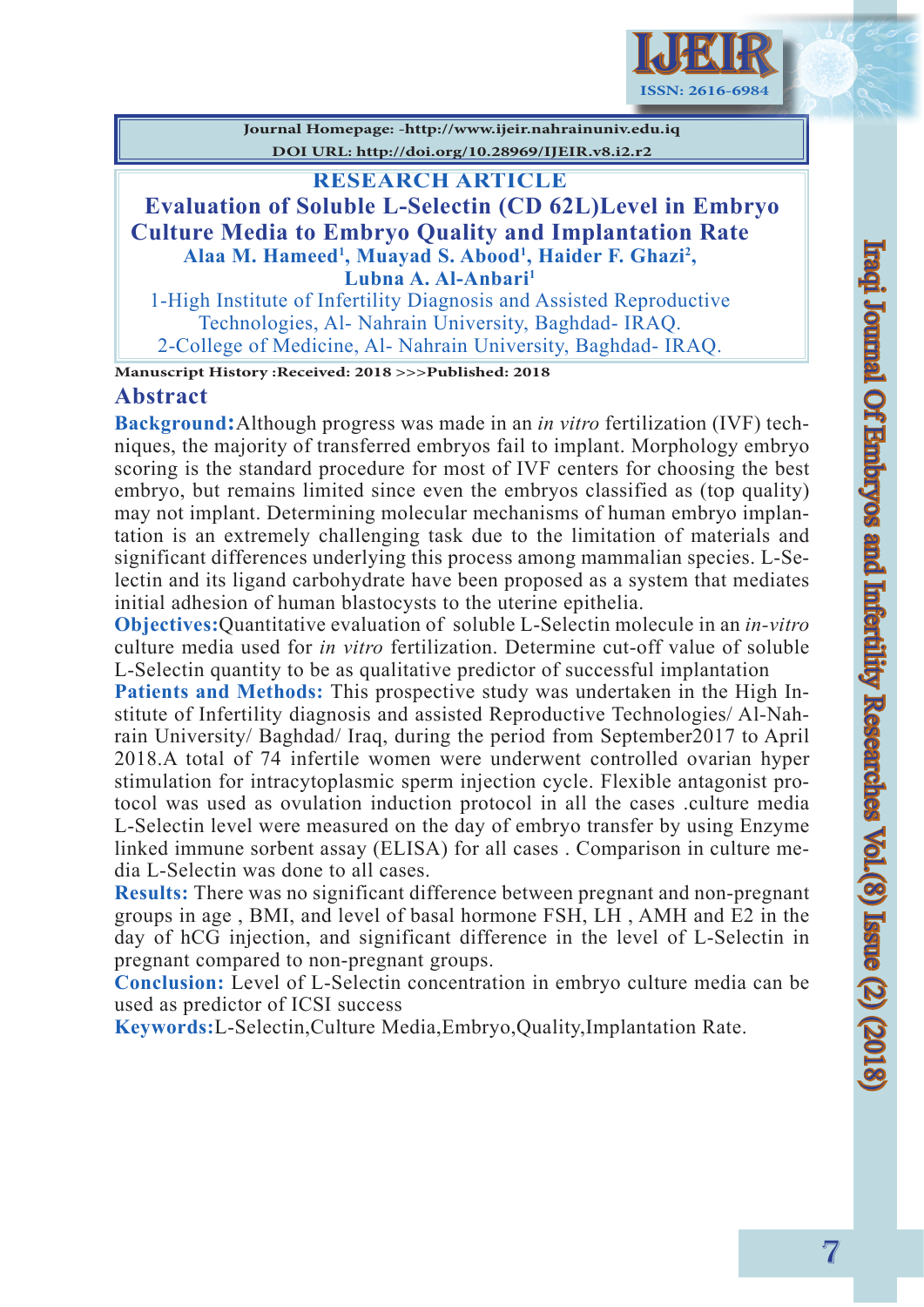

#### **Introduction:**

Blastocyst implantation involves a complex, chemically and temporally synchronized dialogue between an implantation competent embryo and a receptive uterus. The steps between fertilization and the initiation of implantation generally follow a well-conserved autonomous process resulting in the blastocyst, endometrial receptivity is controlled by the ovarian steroids, estrogen (E2), and progesterone (P4) (1). In human, there is a distinct window of implantation during midluteal L-Selectin phase, requiring an appropriately developed embryo and an adequately hormonal primed endometrium(2). in a 28 day cycle the window has been described to occur as narrowly as cycle day 21-23 (3,4) ,and as broadly as cycle day 20-24 (5,6) . recently, genbacev *et al*. (7) identify candidate molecules likely involved in the initial step of implantation , showing that L-Selectin expressed by human embryo at the hatching blastocyst stage, initiates interaction with the uttering lining. L-Selectin is a carbohydrate binding protein or lectin. Selectins, group of cell adhesion molecular, mediate early transient cell-cell interaction.genbacev *et al*.(8) described increased binding of trophoblasts to L-Selectin ligand-expressing uterine luminal epithelium and up regulation of oligosaccharide-based L-Selectin ligands in the endometrium, which was coincident with the expression of L-Selectin by trophoblast cells during the implantation window. These finding suggest that the interaction between L-Selectin expressed by trophoblast cell and its oligosaccharide-based ligands expressed by endometrium may comprise the initial attachment step in the implantation process.

# **Patients, Materials and Methods:**

This study included 74 infertile female enrolled in assisted reproductive technology (ART) programs to enter ICSI cycle in high Institute for Infertility Diagnosis and Assisted Reproductive Technologies,Al-Nahrain University; during the period from September 2017 to April 2018.All couples were subjected to the basic fertility work-up of the fertility center which consists of history-taking, physical examination, ovulation detection, evaluation of tubal patency and uterine cavity, basal hormone level(FSH, LH,AMH) in cycle day 2 and estradiol at the day of hCG injection .Patient with age ≥41age , abnormal uterine cavity due to polyp, myoma, or congenital anomalies uncontrolled diabetes mellitus or un corrected endocrinological disorder excluded.All patients were enrolled in flexible antagonist protocol which started on day two of the menstrual cycle, ultrasound examination was performed in order to exclude those women with ovarian cyst and assess the endometrial thickness.After selection, women received recombinant human follicle simulation hormone(r-hFSH) (Gonal F®; Merck Serono S.A., Geneva, Switzerland)® containing 75IU of FSH activity per ampoules by daily subcutaneous injection. Starting dose of r-FSH was (75-300) IU daily and individualized according to the patients age,body mass index (BMI),antral follicle count, baseline E2,prolactin, FSH and LH concentration. Trans vaginal ultrasound was performed on cycle day 5 and subsequent scan were done every 2-3 day as The dose of Gonal-F® and follicle growth were monitored by serum E2 level and trans-vaginal ultrasound till the day of hCG administration, The GnRH antagonist used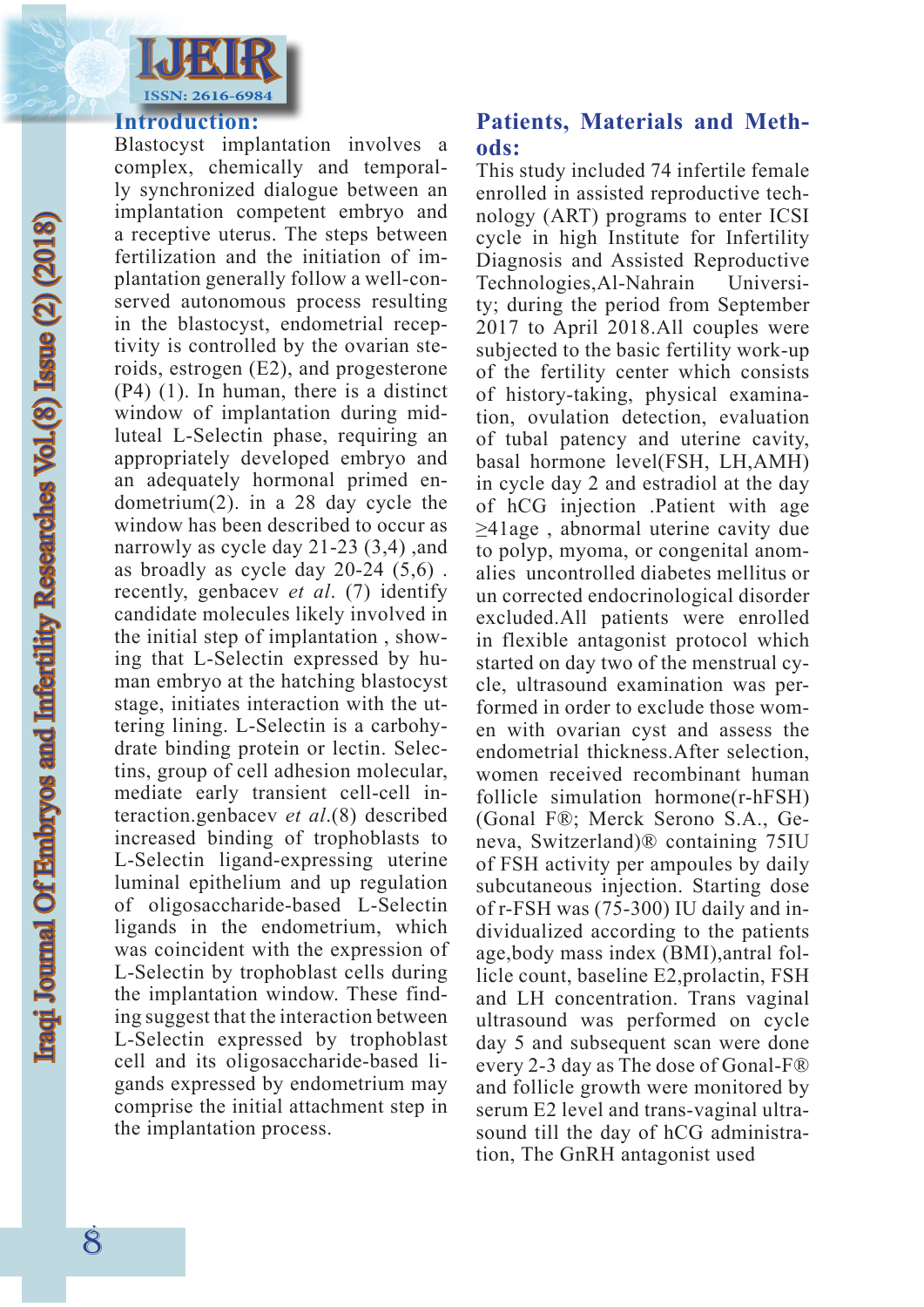

was cetrorelix acetate 0.25mg per day (Cetrotide; Merck- Serono Ltd., Aubonne, Switzerland)started when the lead follicle was ≥12 mm. Treatment with rFsh and cetrorelix acetate was continued until the day of the final oocyte maturation trigger. Ovulation was induced with 250 µg recombinant human chorionic gonadotropin α(r-hCG),(Ovidreal, Merck-Serono Ltd.,Aubonne, Switzerland) subcutaneously when at least two lead follicles have reached 18mm.

# IVF Procedures and culture media collection :

Under general or spinal anesthesia Oocytes were retrieved by trans vaginal ultrasound-guided oocyte aspiration which was done by a gynecologist, approximately 34– 36 hours after hCG administration.

Patient was placed in dorsal lithotomy position, vagina cleaned by copious saline irrigation. All follicles within both ovaries areaspirated by ovum aspiration needle (Cook®, Australia) and follicular fluid given directly to the embryologist to identify the retrieved cumulus-oocytes complexesInfollicular fluid immediately to isolate the oocyte from follicular. The oocyte incubation in bicarbonate buffer solution media in 37 c and 5% co2 for 2-3 hours.The ICSI procedure was performed (4-6) hours after oocyte retrieval, the cumulus corona cells are removed by enzymatic and mechanical treatment to denude the oocyte from the cumulus cells. Each oocyte is carefully assessed, noting the presence or absence of germinal vesicle or the first polar body. Only these ova that have been extrude the first polar body (metaphase II) and morphological intact were suitable for microinjection . Around 12-17 hours afterICSI procedure, fertilization was assessed for evidence of normal fertilization which was defined as the existence of two pronuclei(2PN).

In day of embryo transfer , good quality embryo transfer to the uterus after 2 (four cell

embryo), 3(eight cell embryo) after oocyte retrieval, under trans abdominal ultrasound guidance using a flexible catheter (Cook-Ireland Ltd) which pass through the vagina and the cervix into the uterine cavity where the embryos is placed in order to implant.

About 1ml of culture media was obtain from the four well after embryo transfer and collected in plane tube. Culture media sample were centrifuged for 10 minute at 1500 rpm to isolate the media from oil and stored at -20 in deep freezer before analysis and use to evaluate level of L-Selectin in embryo culture media by using ELISA.

## Measurement of Soluble L-Selectin:

Culture media obtained on the day of embryo transfer were estimated for L-Selectin (CD62L) Level by enzyme-linked immunosorbent assay (ELISA), technique using diagnostic kit (Human Selectin , Leukocyte (SELL) UK) That provides quantitative determination of L-Selectin concentration in embryo culture media.

#### **Statistical Analysis:**

The Statistical Analysis System- SAS (2012) program was used to evaluate different factors in study parameters. Least significant difference –LSD test (ANOVA) or T-test was used to significant compare between means. Chi-square test was used to significant comparison between percentages. Estimate of correlation coefficient between parameters was done, and evaluation of sensitivity and specificity  $. A P value < 0.05$  was considered to be statistically significant(9).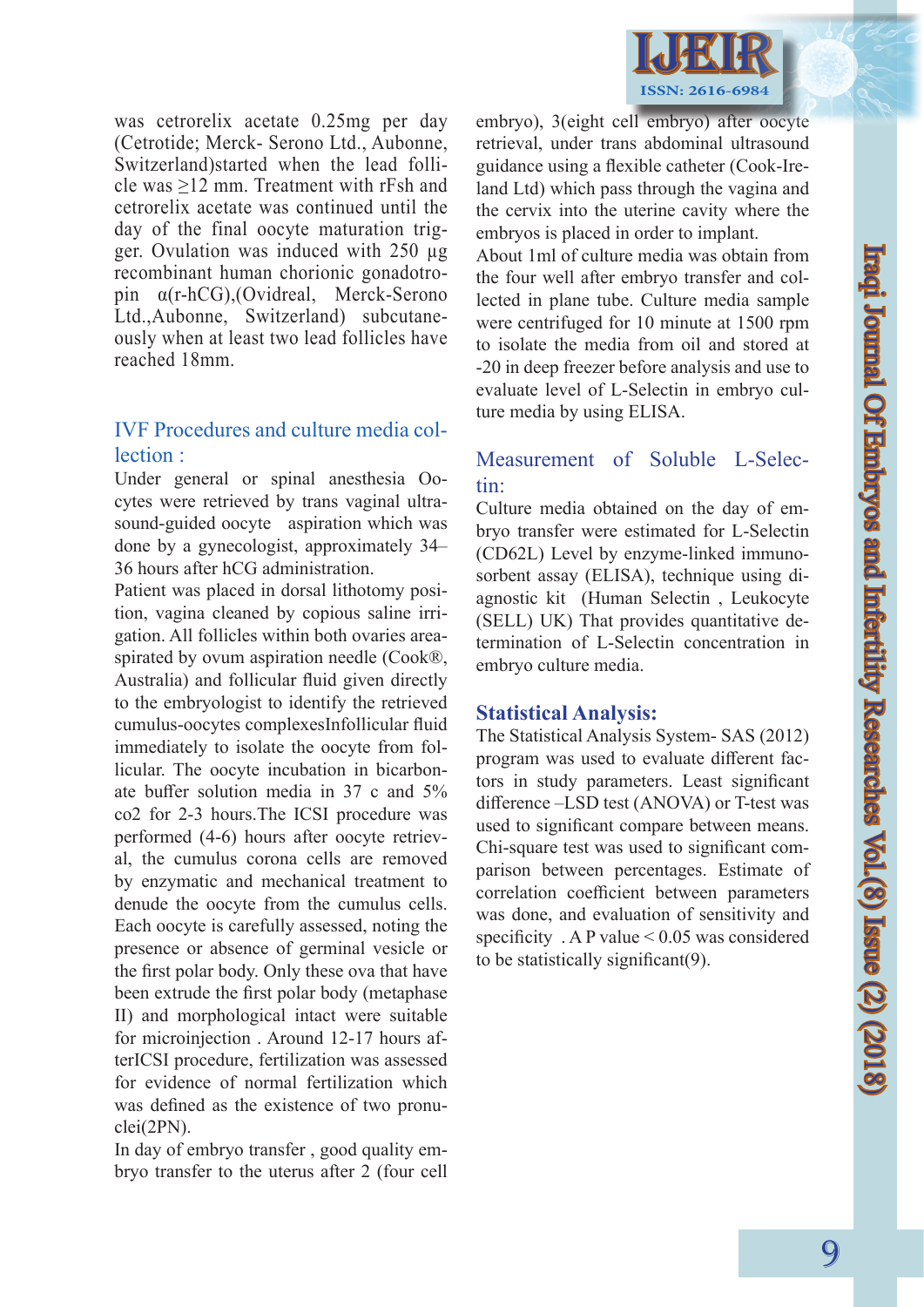

#### **Results:**

Seventy-four patients enrolled in ICSI cycle in this prospective study, women enrolled in the present study were categorized into two groups, the first group included women who succeeded to get pregnant (n=31) and the second group include women who failed to get pregnant (n=43). The demographic data of the pregnantand non-pregnant groups are shown in (table 1). The statistic analysis showed no significant different among two groups concerning the age , body mass index.

Table (1): Comparison between pregnant and non-pregnant in Age and BMI

|            |              |            | Outcome    | P value             |
|------------|--------------|------------|------------|---------------------|
| Parameter  | <b>Total</b> | Pregnant   | Non        |                     |
|            |              |            | pregnant   |                     |
| Age(years) | 30.76±7.02   | 30.77±7.36 | 30.74±6.86 | 0.986 <sup>NS</sup> |
|            |              |            |            |                     |
| <b>BMI</b> | 28.79±4.78   | 28.96±5.47 | 28.66±4.29 | 0.796Ns             |
|            |              |            |            |                     |

BMI: Body mass index , Ns= Non-significant different

Hormonal profile for all patient are shown in table 2, Comparison of basal hormonal levels FSH, LH,AMH and E2 at the day of hCG between pregnant and non pregnant groups revealednon significant difference despite the presence of some minor differences in range of hormonal levels between the two groups  $(P>0.05)$ .

Table (2): Comparison of basal hormonal levels between pregnant and non pregnant groups

| Hormone    | <b>Total</b>    | <b>Outcome</b>     |                 | P Value             |
|------------|-----------------|--------------------|-----------------|---------------------|
|            |                 | Pregnant           | Non             |                     |
|            |                 |                    | pregnant        |                     |
| <b>FSH</b> | $5.98(4.4-7.8)$ | $6.50(3.9 - 7.72)$ | $5.90(4.4-8.6)$ | 0.979Ns             |
| LH         | $4.70(2.5-7.3)$ | $3.60(2.76-6.7)$   | $4.80(2.4-7.3)$ | 0.925NS             |
| AMH        | $2.43(1.5-3.7)$ | 1.89(1.21-         | $2.43(1.9-3.4)$ | $0.515^{NS}$        |
|            |                 | 4.17)              |                 |                     |
| E2         | 1257.95(950-    | 1191(887.9-        | 1279.90(1000-   | 0.617 <sup>NS</sup> |
|            | 1910.6)         | 2000)              | 1883.2)         |                     |

NS: Non statistically significant difference( $P>0.05$ )

FSH: Follicular stimulation hormone, LH: Luteinizing hormone, AMH: Antimullerinhormone, E2: estradiol hormone

The present study showed that mean level of L-Selectin molecule in culture medias was significantly higher in women who succeeded to be pregnant in comparison with the group of women who unfortunately failed to be pregnant,  $1.33(0.86-1.62)$  versus 0.91(0.74-1.16)ng/ml, ( $p=0.016$ ) as shown in table 3

Table(3): Compare between pregnant and non-pregnant in level L-Selectin in embryo culture media

| Parameter  | Total            | outcome    |               | P value |
|------------|------------------|------------|---------------|---------|
|            |                  | pregnant   | Non pregnant  |         |
| L-Selectin | $0.99(0.8-1.40)$ | 1.33(0.86- | $0.91(0.74 -$ | 0.016   |
|            |                  | 1.62)      | 1.16)         |         |

The result reported 37 positive sample with equal or higher than 1pg and 37 were considered as negative below 1pg L-Selectin:

According to the received operating carve analysis for determination of L-Selectin cut off value according to IVF outcome

.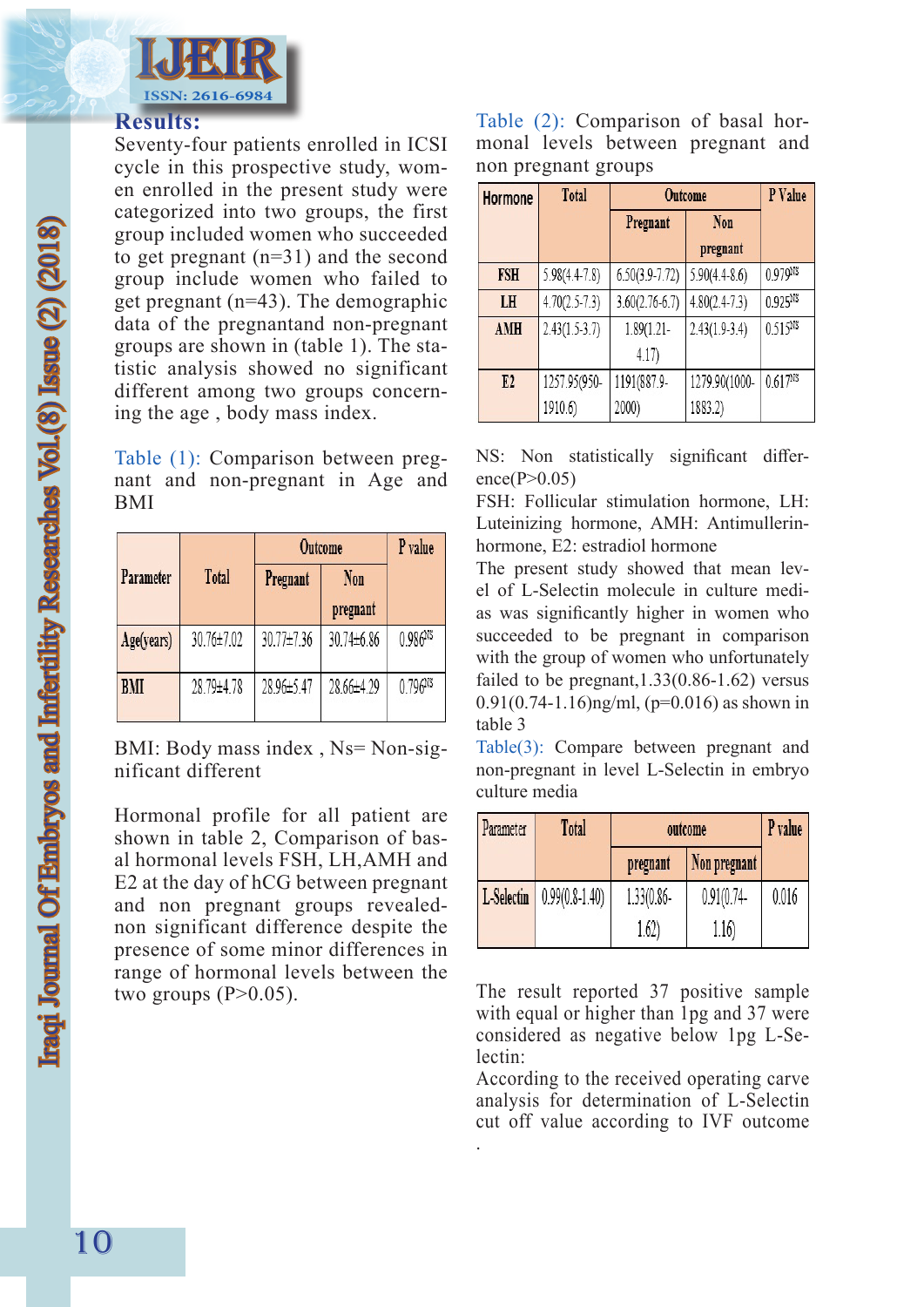

The suitable cut off value was 1pg. Accordingly culture media with 1pg and above have 56.80% positive predictive value for pregnancy, and culture media with less than 1pg have 73.00% negative predictive value for pregnancy, furthermore 1pg and above have 67.74% sensitivity and 62.79% specifty for positive pregnancy outcome. As show in table 4

Table(4): predictive value sensitivity and specificity of L-Selectin

| <b>Parameter</b>   |                    | Outcome  |             |  |
|--------------------|--------------------|----------|-------------|--|
|                    |                    | Pregnant | <b>None</b> |  |
|                    |                    |          | pregnant    |  |
|                    | <b>Positive</b>    | 21       | 16          |  |
| L-Selectin         | $(>\lambda)$ 37    | 56.80%   | 43.20%      |  |
|                    | <b>Negative</b>    | 10       | 27          |  |
|                    | $(\langle$ lpg) 37 | 27.00%   | 73.00%      |  |
| Total              |                    | 31       | 43          |  |
|                    |                    | 41.90%   | 58.10%      |  |
| P Value            |                    | $0.009*$ |             |  |
|                    | Value              | 95%CL    |             |  |
|                    | <b>Sensitivity</b> | 67.74    | 50.14-81.43 |  |
| <b>Effect size</b> | <b>Specificity</b> | 62.79    | 47.86-75.62 |  |
|                    | <b>PPV</b>         | 56.76    | 40.91-71.33 |  |
|                    | <b>NPV</b>         | 72.97    | 57.02-84.6  |  |

#### **Discussion:-**

In the present study , there was no significant different in age between pregnant and non pregnant women ,this result is in agreement with the result of the other studies which proposed that age is an importantfactor in sub fertility(11), It is not very exact in predicting the reproductive potential. There is wide range in relationship between ovarian function and age and ovarian reserve(12),

The effect of BMI on reproduction related to higher induced of menstrual dysfunction and an ovulation , possibly because of altered secretion of gonadotropin releasing hormone ,sex hormone binding globulin , ovarian and adrenal androgen, lutelizing hormone and aslo because of altered insulin resistance(13), clinical observation on the effect of body Wight during IVF are more controversial , some studies found that BMI is associated with adverse pregnancy out come in women undergo ICSI treatment . include lower live birth and low implantation rate and increase

miscarriage(14), Whereas, others have notfound clear relationship between BMI and IVF outcome $(15)$ , In agreement with these results, the results of this study which shows nosignificant differences between pregnant and non pregnant patients regarding BMI table1 There's number of factor contributing to these discrepancies between studies including small sample size , difference in IVF stimulation protocol , varying BMI classification system(16).Regarding The hormonal profile, The result of these study shows non-significant difference in the FSH, and LH level between pregnant and non-pregnant ladies. This goes in line with several studies that showed no clear relationship between basal level of FSH, and LH hormone and pregnancy outcome(17,18,19)

some studies showed that AMH better predictor of pregnancy outcome after IVF treatment then other hormone (20), while others authors concluded AMH level are not associated with pregnancy rates(21), whereas its agreement with the result of these study , which showed that non significant different between pregnant and non pregnant group in the level of AMH.Some studies found decreased pregnancy rates in IVF cycle associated with higher estradiol(E2) level in the day of hCG triggering, which can induce lower endometrial receptivity (22), whereas other studies showed no significant effect (23), this study revealed non-significant difference between pregnant and non-pregnant groups in level of E2 in day of triggering.

We were able, in the current study, in demonstrating significant difference in mean level of L-Selectin concentration in culture media between group of women with successful pregnancy and the group of women who failed to achieve pregnancy, being higher in pregnant women. Human implantation is a complicated and multifactorial process involving synchrony between a healthy embryo and a receptive endometrium. Viable blastocyst and a receptive endometrium are the three essential elements for a successful implantation (24),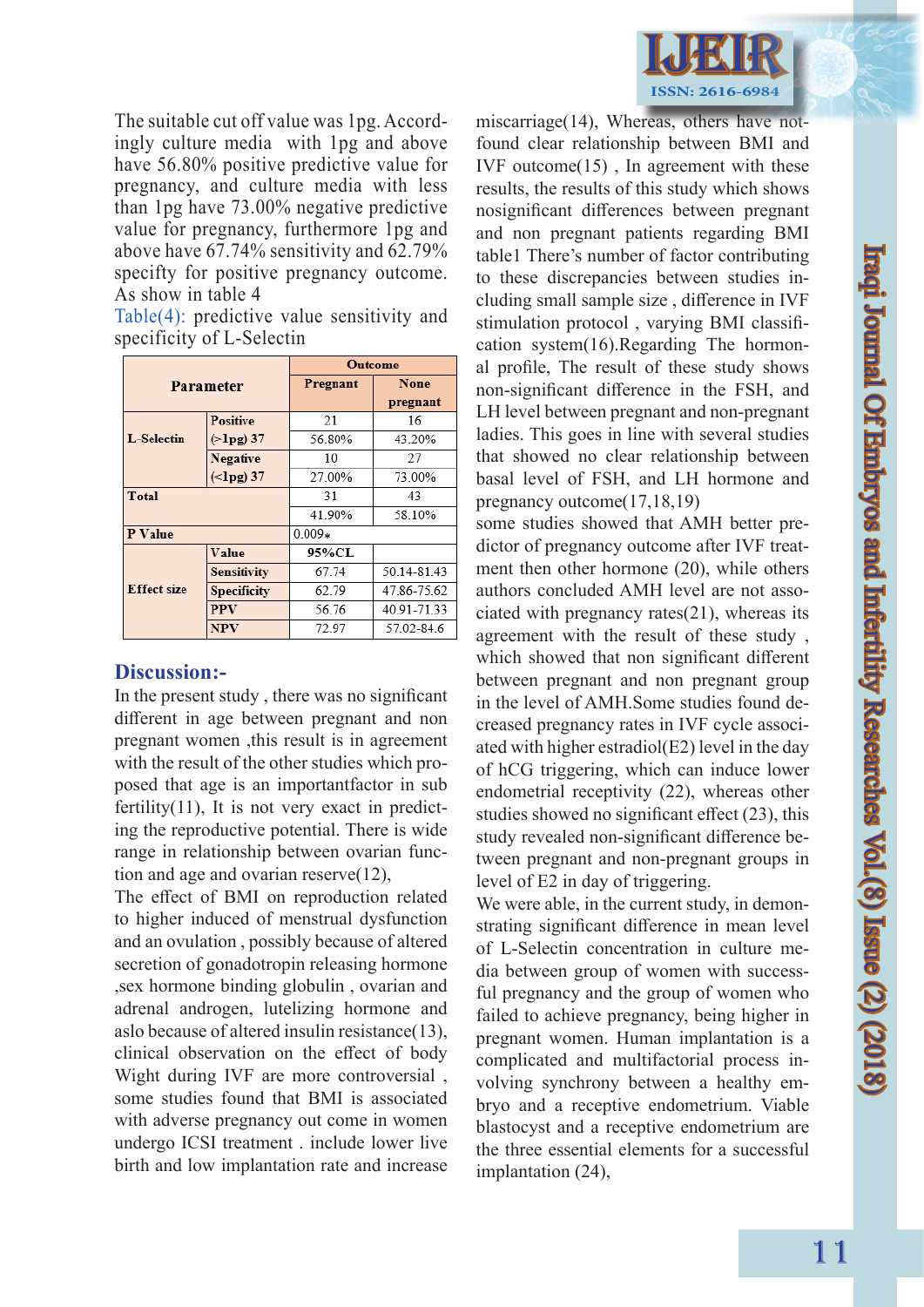

molecular mechanisms involved in such a complex process may lead to improvement in the implantation rate for in vitro fertilization. the expression of L-Selectin and their ligands on the surface of the embryo has been characterized.

Results gathered from IVF showed L-Selectin expression on the surface of oocytes, 2-cell embryos and on 6-cell embryo, but not on 8-cell embryos (25).

Endometrium collected from IVF that had high level of L-Selectin ligands was associated with an increase pregnancy rate (26), in vitro implantation model demonstrated strong L-Selectin on human uterine epithelial cell line (27).

**Conclusion:** Level of L-Selectin concentration in embryo culture media can be used as predictor of ICSI success.

### **References :**

1. Dey, S., Lim, H., Das, S., Reese, J., Paria, B., Daikoku, T., *et al.* Molecular cues to implantation. Endocr Rev.2004;25, 341.

2. FazleabasA,KimJ.What makes an embryo Stick? Science 2003;299:355-356.

3.LesseyBA,CastelbaumAJ.Integrins and endometriosis Fact or artifact?HumReprod 1998;13:3578-3580.

4.Acosta AA,Elberger L, BorghiM,Calamera JC, Chemes H, Doncel GF, *et al.* Endometrial dating and determination of the window of implantation in healthy Fertile Women. Fertilsteril 2000;73:788-798.

5.Kao LC, Tulac S, Lobos , Imani B, Y ang JP, Germeyer A, *et al.* Global gene profiling in humen endometrium during the window of Implantation. Endocrnology 2002;1432 2119-38.

6.Giudice LC, Telles TL, Lobos, KaoL. Themoleculer basis for implantation Faliur in endometriosis: on the road to discovery. Ann NY A Cad Sci 2002;955:252-264.

7.Genbacev OD, Prakobphol A, Foulk RA, Krtoli ca AR,lliCd,singerMs, *et al*.Trophoblast L-Selectin-mediated adhesion at maternal fetal Interface.Science 2003;299:405- 408.

8.Genbacev OD, Parkobphol, Foulk RA, KrtolicaAR,llic D, Singer MS,etal.Trophoblast L-Selectin-Mediated adhesion at the maternal fetal Interface.Science 2003;299:405-408.

9.SAS. Statistical Analysis System, User's Guide. Statistical. Version 9.1th ed. SAS. Inst. Inc. Cary. N.C. USA. 2012.

10.Bukman A, Heineman MJ. Ovarian reserve testing and the use of prognostic models in patients with subfertility. Hum Reprod Update. 2001;7(6):581–90.

11.Lubna A. Al-Anbari, Manal T. Al-Obaidi,Wasan H. Jassim. Follicular Myoinositol is Predictor of Oocyte Maturation and Best Quality Embryos in Polycystic and Non-Polycystic Patients in ICSI Cycles. World Journal of Pharmaceutical Research(WJPR).2017;6(13):144-154

12.Kasim K, Roshdy A. Body Mass Index and Pregnancy Outcome after Assisted Reproduction Treatment. Int J Reprod Med [Internet]. 2014;2014:1–5.

13.Rittenberg V, Seshadri S, Sunkara SK, Sobaleva S, Oteng-Ntim E, El-Toukhy T. Effect of body mass index on IVF treatment outcome: An updated systematic review and meta-analysis. Reprod Biomed Online [Internet]. 2011;23(4):421–39.

14.Matalliotakis I, Cakmak H, Sakkas D, Mahutte N, Koumantakis G, Arici A. Impact of body mass index on IVF and ICSI outcome: A retrospective study. Reprod Biomed Online [Internet]. 2008;16(6):778–83.

15.Masheshwari A. Over weight and obesity in infertility:costs and consequences .Hum Reprod 2010;16(3):229-230 .

16. Esposito MA, Coutifaris C, Barnhart KT, Amoderately evaluated day 3 FSH concentration has limited predictive value , especially in younger women. Hum Reprod: 2002; 17(1):118-123.